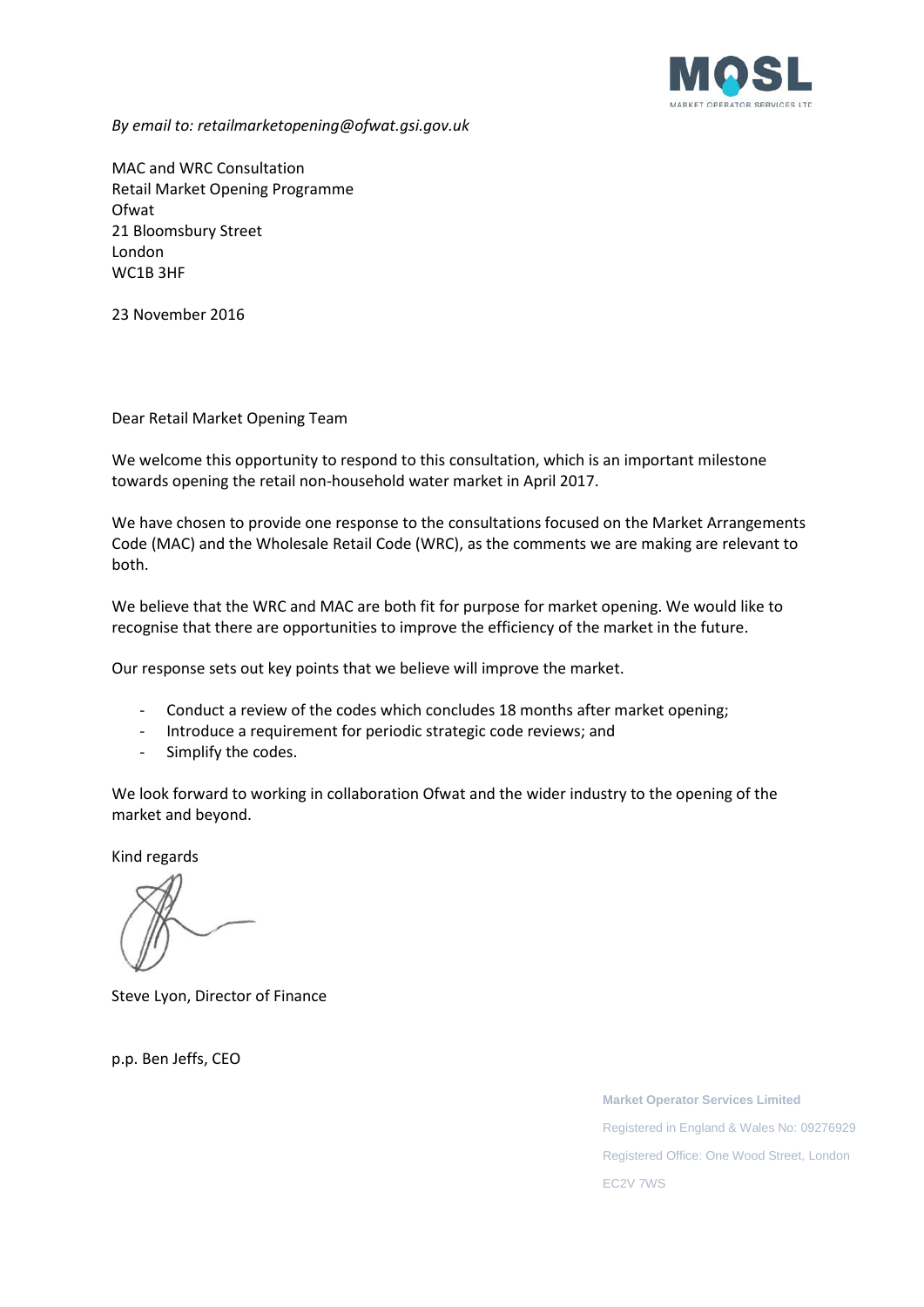

# Response to the consultation on the Wholesale Retail Code and the Market Arrangements Code

# **Summary**

<u>.</u>

This paper sets out MOSL's response to Ofwat's consultations focused on the Wholesale Retail Code (WRC) and the Market Arrangements Code (MAC) (hereafter referred to as codes).

We believe that the current codes are fit for purpose for market opening. However, we also recognise that there is scope to improve the competitiveness of the market. As such, we set out key points that we believe will improve the market; conduct a review of the codes which concludes 18 months after market opening; simplify the codes; and introduce a requirement for periodic strategic code reviews.

# The codes should develop in line with the governments overall vision for market reform

We have recognised the government's long term vision that open, competitive markets are the cornerstone of a dynamic economy. Improved competition drives efficiency and innovation which, in turn, creates improved services at a better value for customers.<sup>[1](#page-1-0)</sup> The regulatory regime should evolve to inform, enable, and incentivise beneficial behaviour whilst minimising the requirement for intervention. [2](#page-1-1)

Regulation is one of the key areas that impacts innovation.<sup>[3](#page-1-2)</sup> The government has formally committed to reducing regulatory impact to businesses by £10 billion between 2015 and 2020.<sup>[4](#page-1-3)</sup>

#### The codes are currently fit for purpose for market opening

Administration of the WRC and MAC was inherited by MOSL from Open Water Markets Limited in July 2015. All market participants have been able to propose changes to the codes and the Interim Codes Panel (ICP) has been responsible for reviewing proposals and recommending code changes to Ofwat.

The key driver of code changes in the WRC has been the design, build and test of the Central Market Operating System (CMOS). The MAC changes have been driven by the development and implementation of MOSL's enduring processes.

We believe that the codes and associate documents are fit for purpose for market opening.

We note that there is a log of potential changes which are intended to be considered for implementation after go live, but may be brought forward for consideration before go live.

<span id="page-1-0"></span><sup>&</sup>lt;sup>1</sup> Chancellor of the Exchequer - A better deal: boosting competition to bring down bills for families and firms https://www.gov.uk/government/uploads/system/uploads/attachment\_data/file/480797/a\_better\_deal\_for families and firms print.pdf

<span id="page-1-1"></span><sup>2</sup> Catherine Ross Speech - Towards legitimacy through efficiency [http://www.ofwat.gov.uk/wp](http://www.ofwat.gov.uk/wp-content/uploads/2016/10/Towards-PR19-legitimacy-through-efficiency-v2.pdf)[content/uploads/2016/10/Towards-PR19-legitimacy-through-efficiency-v2.pdf](http://www.ofwat.gov.uk/wp-content/uploads/2016/10/Towards-PR19-legitimacy-through-efficiency-v2.pdf)

<span id="page-1-2"></span><sup>3</sup> Department for Business, Energy and Industrial Strategy – Innovation Plan <https://beisgovuk.citizenspace.com/innovation/national-innovation-plan/>

<span id="page-1-3"></span><sup>4</sup> National Audit Office – Departmental Overview 2015-16. DEFRA. [https://www.nao.org.uk/wp](https://www.nao.org.uk/wp-content/uploads/2016/10/Departmental-overview-2015-16-Department-Environment-Food-and-Rural-Affairs.pdf)[content/uploads/2016/10/Departmental-overview-2015-16-Department-Environment-Food-and-Rural-](https://www.nao.org.uk/wp-content/uploads/2016/10/Departmental-overview-2015-16-Department-Environment-Food-and-Rural-Affairs.pdf)[Affairs.pdf](https://www.nao.org.uk/wp-content/uploads/2016/10/Departmental-overview-2015-16-Department-Environment-Food-and-Rural-Affairs.pdf)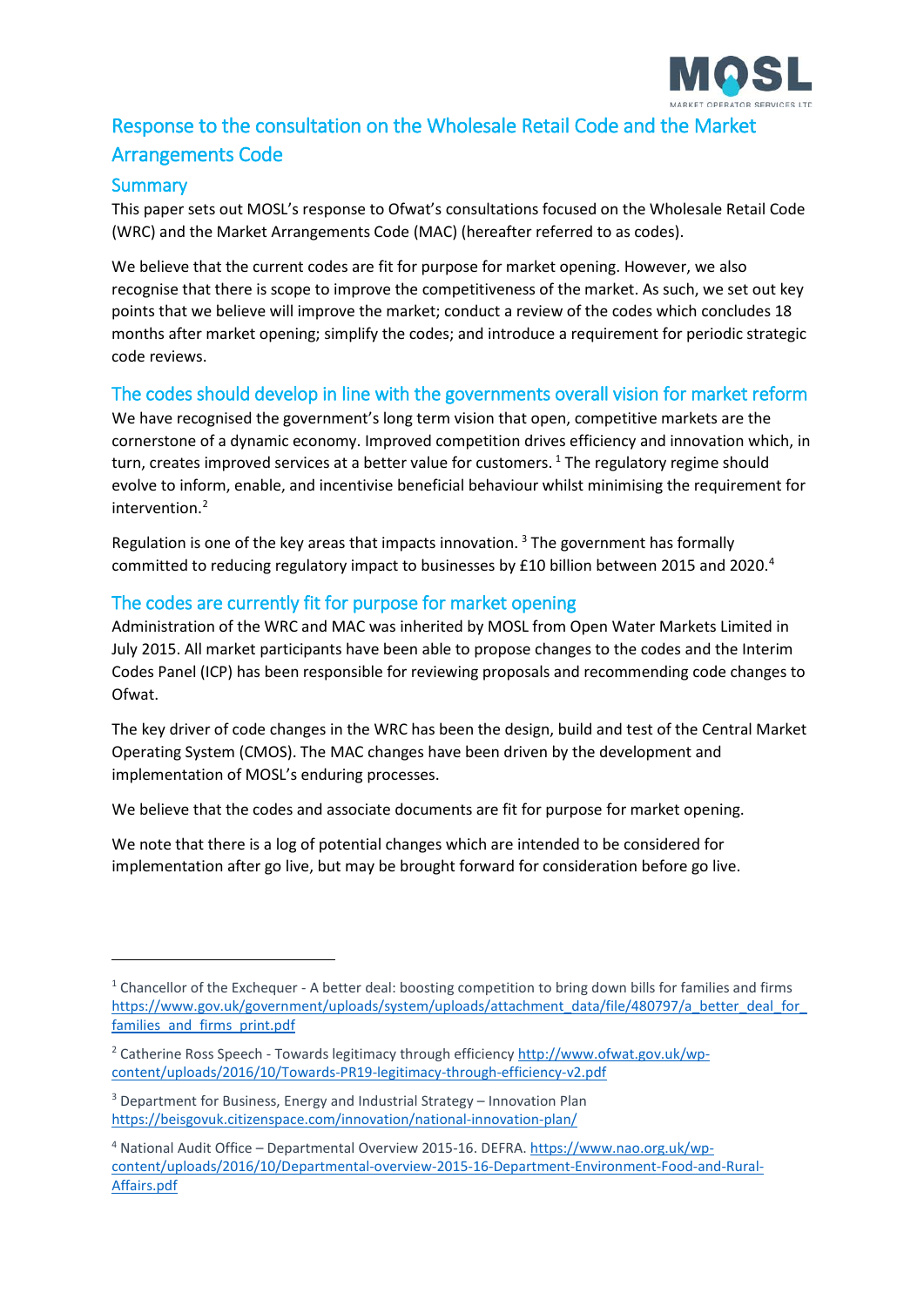

We recognise that the codes are not prescriptive about how they should be implemented. MOSL is currently working in collaboration with Ofwat and Defra, as part of the Transition Group, to address how the codes will come into effect.

# Key points about the codes that MOSL believes will improve the market

The role of market operator encompasses an obligation to at all times act in the best interests of the market as a whole.

An efficient market allows market participants to gain competitive advantages through innovation and minimises the costs of operating and transacting. It allows for symmetry of information between buys and sellers and reduces barriers to exit and entry.

We believe that this can be pursued in the following ways, each of which is explained in more detail below.

- Conduct a review of the codes which concludes 18 months after market opening;
- Introduce a requirement for periodic strategic code reviews; and
- Simplify the codes.

# Conduct a review of the codes which concludes 18 months after market opening

The gas and electricity markets' strategic reviews of codes provide a useful precedent for code governance. These have been driven by concerns regarding the effectiveness of code governance and in response to significant changes to the market.<sup>[5](#page-2-0)[6](#page-2-1)</sup>

We believe a widely consultative review of the codes should be undertaken to consider how efficiency could be improved and if technology could be employed to modernise the market.

This review should conclude after the market has been operational for 18 months. After this period the market will have matured and there will be a clearer picture about policy and market developments.

Our data analytics, code expertise and the pro-market principles, as set out in our business plan, make us well suited to facilitate a review of the codes.

#### Introduce an obligation for periodic strategic code reviews

The Competition and Markets Authority (CMA) has recommended a periodic review process of the energy industry codes. This will ensure the codes are able to handle market developments and facilitate the gradual streamlining of energy codes.<sup>[7](#page-2-2)</sup>

We believe this type of model should be adopted at the outset in the non-household retail water market, with a particular focus on improving the competitiveness of the market. This process would be highly consultative, involving Ofwat, market participants and wider stakeholders in the industry.

<span id="page-2-0"></span> $5$  Review of industry code governance – Ofgem 2007

<span id="page-2-1"></span><https://www.ofgem.gov.uk/sites/default/files/docs/2007/11/open-letter-announcing-governance-review.pdf> 6 Further review of industry codes – Ofgem 2015

<https://www.ofgem.gov.uk/sites/default/files/docs/2015/05/cgr-open-letter.pdf>

<span id="page-2-2"></span><sup>&</sup>lt;sup>7</sup> CMA Energy Market Investigation.

[https://assets.publishing.service.gov.uk/media/5773de34e5274a0da3000113/final-report-energy-market](https://assets.publishing.service.gov.uk/media/5773de34e5274a0da3000113/final-report-energy-market-investigation.pdf)[investigation.pdf](https://assets.publishing.service.gov.uk/media/5773de34e5274a0da3000113/final-report-energy-market-investigation.pdf)